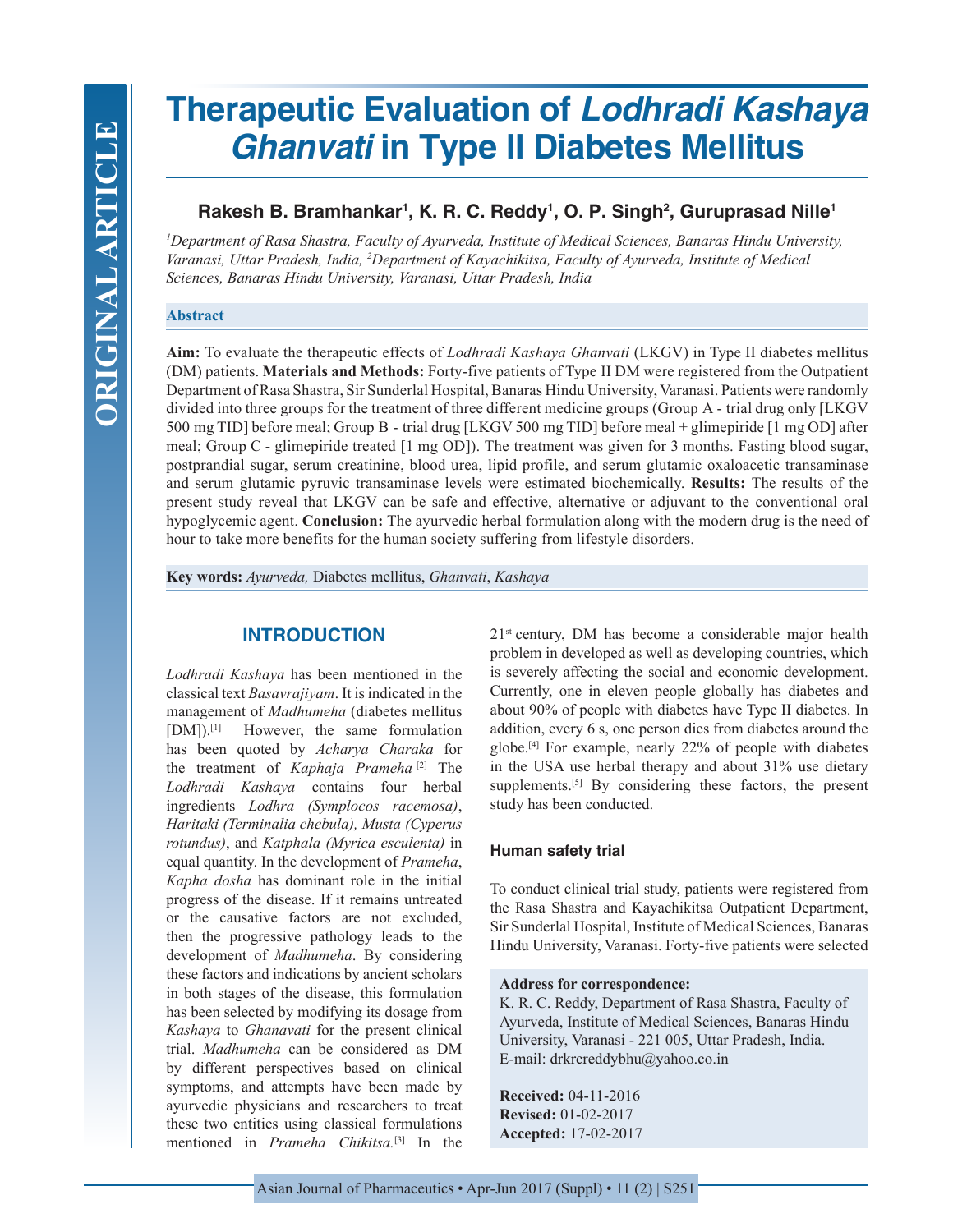on the basic criteria of clinical symptoms of DM explained in texts as well as biochemical parameters required in DM II. After the diagnosis of patients was confirmed, patients were randomly divided into three groups for treatment of three different medicine groups (Institutional Ethical Committee No. Dean/2012-13/181).

#### **Inclusion criteria of patients**

- Age  $>30$  and  $< 70$  years
- Male and female
- 8-h fasting blood sugar >126 and  $\leq$ 250 mg/dl and 2-h postprandial blood sugar >200-≤350 mg/dl.

#### **Exclusion criteria**

- Type I DM
- Below 30 years and above 70 years patients
- Fasting blood sugar more than 250 mg/dl and postprandial sugar not more than 350 mg/dl
- Patients having longstanding uncontrolled diabetes complication such as nephropathies, retinopathies, and cardiovascular problem
- Pregnant women and lactating mothers.

#### **Diagnosis of the patients**

Patients were diagnosed on the basis Type II DM symptoms. Diagnosis of patients was confirmed by estimating fasting blood sugar level and postprandial blood sugar level. Hemoglobin %, serum creatinine, blood urea, lipid profile, serum glutamic oxaloacetic transaminase (SGOT), serum glutamic pyruvic transaminase (SGPT) were also estimated biochemically.

#### **Grouping of the patients**

All the 45 patients were registered for the study after clinical and biochemical examination. Out of them, 38 patients turned up for the full follow-up (FU). All the diagnosed patients were divided into three groups as mentioned in Table 1.

#### **Diet schedule**

#### **Criteria to assess the effect of trial drugs**

All the selected patients have been advised to come for the FU after every 15 days interval for general examination and estimation of 8-h fasting blood glucose level and 2-h post meal blood glucose level on 1-month interval in three FUs for 90 days. Symptomatic relief along with feeling of wellbeing to the patients was noted every 15 days in four FUs. Other biochemical parameters of patient were examined before treatment (BT) and after treatment (AT) for the safety of drugs given to the patients and other beneficial effects on the biochemical parameter of diseased patients. Assessments have been done under two headings as subjective assessments and objective assessments.

#### **Subjective assessment**

In each FU, the patients were assessed for the subjective improvement of the clinical symptoms, i.e., polyuria, polyphagia, polydipsia, exhaustion/tiredness, and tingling sensation.

#### **Objective assessments**

Under the objective parameters, biochemical and other findings have been adopted as follows.

- 8-h fasting and 2-h post meal sugar have been done in three FUs to complete study for 90 days
- Lipid profile was done in patients BT and AT, i.e., 0 day BT and 90 days AT
- Blood urea was done BT and AT (90 days)
- Serum creatinine level was done BT and AT.
- SGOT and SGPT were done BT and AT.

#### **Statistical analysis**

The analysis of data was done using statistical software SPSS version 16.0. The collected data were transferred on master chart showing various items/variables in columns and participants in rows.

## **RESULTS**

All selected patients were advised to take less amount of food having carbohydrate and fats.

In the present study, the results of trial drug were assessed under subjective and objective assessments.

|       |                           |                  | Table 1: Grouping of the patients and treatment schedule |               |                            |
|-------|---------------------------|------------------|----------------------------------------------------------|---------------|----------------------------|
| Group | <b>Number of patients</b> | Intervention     | <b>Vehicle (Anupana)</b>                                 | <b>Dose</b>   | Duration and time schedule |
| A     | 15                        | LKGV             | Warm water                                               | 500 mg        | TID before meal            |
| B     | 15                        | LKGV+Glimepiride | Warm water                                               | $500$ mg+1 mg | TID before meal            |
| C     | 15                        | Glimipiride      | Water                                                    | l ma          | OD before meal             |
|       |                           |                  |                                                          |               |                            |

LKGV: *Lodhradi Kashaya Ghanvati*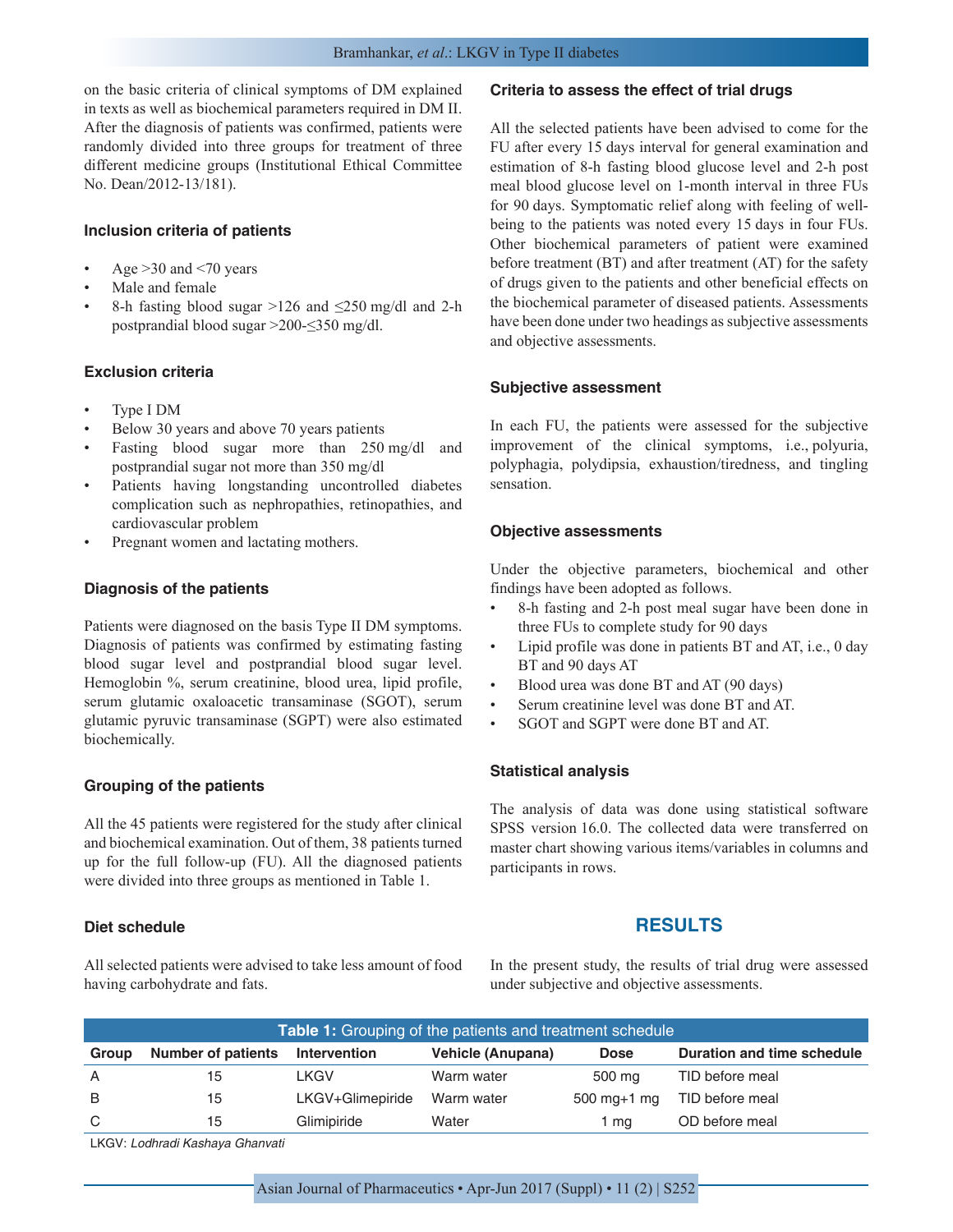#### **Subjective assessment**

The comparison done with respect to the symptom polyuria showed that all groups showed improvement after intervention has given. Group A, Group B, and Group C have the statistically significant results as the *P* value is <0.05. In Group A, 33.3% of patients have no polyuria symptom, 25% have mild symptoms of polyuria, and 25% have moderate symptoms of polyuria. 16% patients of this group presented with severe-grade polyuria symptom. After giving intervention, 66% patients were relieved from polyuria symptom. In Group B, 85.7% of patients had no polyuria symptoms AT, which was 35.7% BT. Similarly, in Group C, there is improvement from 25% to 58.3% in the symptom of polyuria [Table 2].

The comparison done with respect to the symptom polyphagia showed that all groups showed improvement after intervention has given. Group A, Group B, and Group C have statistically significant results as the  $P < 0.05$ . In Group A, initially 33.3% had no symptom of polyphagia. AT, 66.7% of patients were getting improved from polyphagia symptom. In Group B, there was improvement from 50% to 92.9%, while Group C showed improvement from 33.3% to 83.7% in polyphagia symptom [Table 3].

The comparison done with respect to the symptom polydipsia showed that all groups showed improvement after intervention has given. Group A and Group B have the statistically significant results as the  $P < 0.05$ . Group C was statistically not significant. In Group A, 50% of patients have no symptom of polydipsia. AT, 66.7% of patients were got improved. In Group B, there was improvement from 57.1% to 85% in symptom polydipsia [Table 4].

The comparison done with respect to the symptom exhaustion/tiredness showed that all groups showed improvement after intervention has given. Group A and Group C have the statistically significant results as the *P* < 0.05, while Group B showed statistically highly significant result as  $P \le 0.001$ . In Group A, initially, 33.3% had no symptom of tiredness. AT, 75% of patients were getting improved from tiredness symptom. In Group B, there was improvement from 14.3% to 92.9%, while Group C showed improvement from 16.7% to 66.7% in tiredness symptom [Table 5].

The comparison done with respect to the symptom tingling sensation showed that all groups showed improvement after intervention has given. Group A, Group B, and Group C have the statistically significant results as the  $P < 0.05$ . In Group A, initially, 25% had no symptom of tiredness. AT, 50% of patients were getting improved from tiredness symptom. In Group B, there was improvement from 50% to 58.3%, while Group C showed improvement from 33.3% to 58.3% in tingling sensation symptom [Table 6].

#### **Objective assessment**

## *Effect of interventions on fasting blood glucose and postprandial blood glucose in different FU among study groups [Figures 1 and 2]*

The comparison done with respect to the mean fasting and mean postprandial blood glucose level showed that all groups showed improvement after intervention has given. The mean fasting blood glucose level decreased in successive FUs as compared to initial. Group B and Group C were statistically

|               |             |           |                 |                 | Table 2: Effect on polyuria symptom in different FU among study groups |                           |
|---------------|-------------|-----------|-----------------|-----------------|------------------------------------------------------------------------|---------------------------|
| <b>Groups</b> | Grade       |           |                 |                 | FU of patients (polyuria), N (%)                                       |                           |
|               |             | <b>BT</b> | FU <sub>1</sub> | FU <sub>2</sub> | FU <sub>3</sub>                                                        | Wilcoxon-signed rank test |
| A             | 0           | 4(33.3)   | 4(33.3)         | 6(50.0)         | 8(66.7)                                                                | $Z = 2.640$<br>$P=0.008$  |
|               | 1           | 3(25.0)   | 3(25.0)         | 3(25.0)         | 3(25.0)                                                                |                           |
|               | 2           | 3(25.0)   | 3(25.0)         | 3(25.0)         | 1(8.3)                                                                 |                           |
|               | 3           | 2(16.0)   | 2(16.7)         | 0(0)            | 0(0)                                                                   |                           |
| B             | 0           | 5(35.7)   | 6(42.9)         | 8(57.1)         | 12 (85.7)                                                              | $Z = 2.739$<br>$P=0.006$  |
|               | 1           | 4(28.6)   | 5(35.7)         | 5(35.7)         | 2(14.3)                                                                |                           |
|               | 2           | 4(28.6)   | 2(14.3)         | 1(7.1)          | 0(0)                                                                   |                           |
|               | 3           | 1(7.1)    | 1(7.1)          | 0(0)            | 0(0)                                                                   |                           |
| C             | $\mathsf 0$ | 3(25.0)   | 3(25.0)         | 7(58.3)         | 7(58.3)                                                                | Z=2.733<br>$P = 0.05$     |
|               | 1           | 4(33.3)   | 6(50.0)         | 5(41.7)         | 5(41.7)                                                                |                           |
|               | $\sqrt{2}$  | 5(41.7)   | 3(25.0)         | 0(0)            | 0(0)                                                                   |                           |
|               | 3           | 0(0)      | 0(0)            | 0(0)            | 0(0)                                                                   |                           |

*N*: Number of patients, Values are statistically significant at \**P*<0.05, \*\**P*<0.001. BT: Before treatment, FU: Follow‑up. Group A, Group B, and Group C have the statistically significant results as the P value is <0.05.

Asian Journal of Pharmaceutics • Apr-Jun 2017 (Suppl) • 11 (2) | S253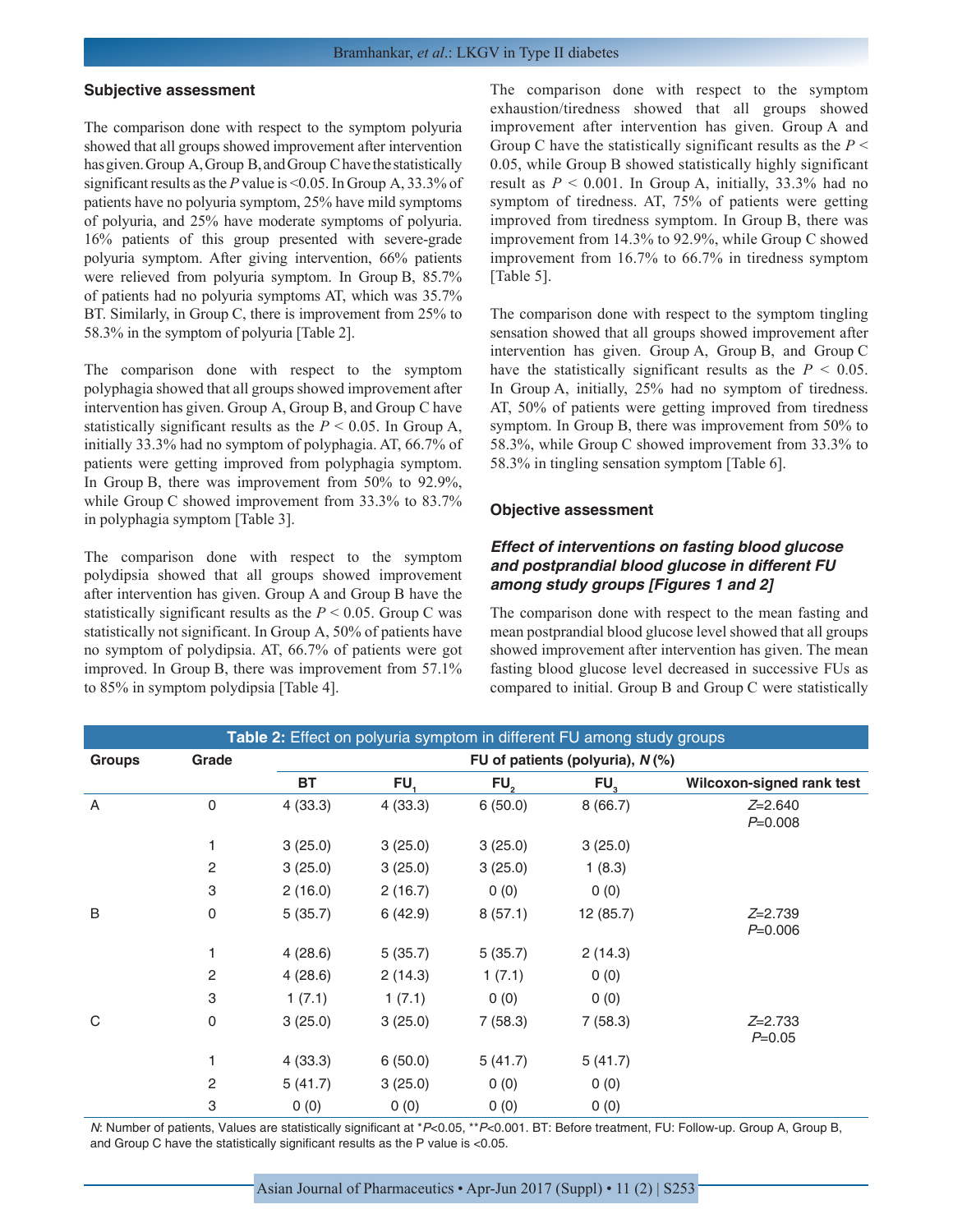Bramhankar, *et al*.: LKGV in Type II diabetes

|               |                |         |         |                 | Table 3: Effect on polyphagia symptom in different FUs among study groups |                           |
|---------------|----------------|---------|---------|-----------------|---------------------------------------------------------------------------|---------------------------|
| <b>Groups</b> | Grade          |         |         |                 | FU of patients (polyphagia), N (%)                                        |                           |
|               |                | BT      | FU,     | FU <sub>2</sub> | FU <sub>3</sub>                                                           | Wilcoxon-signed rank test |
| A             | $\mathbf 0$    | 4(33.3) | 4(33.3) | 7(58.3)         | 8(66.7)                                                                   | Z=2.640<br>$P = 0.008$    |
|               |                | 4(33.3) | 4(33.3) | 3(25)           | 4(33.3)                                                                   |                           |
|               | $\overline{c}$ | 2(16.7) | 4(33.3) | 2(16.7)         | 0(0)                                                                      |                           |
|               | 3              | 2(16.7) | 0(0)    | 0(0)            | 0(0)                                                                      |                           |
| B             | $\mathbf 0$    | 7(50)   | 8(57.1) | 11 (84.6)       | 13 (92.9)                                                                 | $Z = 2.530$<br>$P=0.011$  |
|               |                | 5(35.7) | 5(35.7) | 2(15.4)         | 1(7.1)                                                                    |                           |
|               | $\overline{c}$ | 2(14.3) | 1(7.1)  | 0(0)            | 0(0)                                                                      |                           |
|               | 3              | 0(0)    | 0(0)    | 0(0)            | 0(0)                                                                      |                           |
| C             | $\mathbf 0$    | 4(33.3) | 4(33.3) | 9(75)           | 10(83.7)                                                                  | Z=2.646<br>$P=0.008$      |
|               | 1              | 7(58.3) | 8(66.3) | 3(25)           | 2(16.7)                                                                   |                           |
|               | $\overline{2}$ | 1(8.3)  | 0(0)    | 0(0)            | 0(0)                                                                      |                           |
|               | 3              | 0(0)    | 0(0)    | 0(0)            | 0(0)                                                                      |                           |

*N*: Number of patients. Values are statistically significant at \**P*<0.05, \*\**P*<0.001. BT: Before treatment, FU: Follow up. Group A, Group B, and Group C have statistically significant results as the *P*<0.05.

|               |       |         |         | Table 4: Effect on polydipsia symptom in different FUs among study groups |                 |                           |
|---------------|-------|---------|---------|---------------------------------------------------------------------------|-----------------|---------------------------|
| <b>Groups</b> | Grade |         |         | FU of patients (polydypsia), N (%)                                        |                 |                           |
|               |       | ВT      | FU,     | FU <sub>2</sub>                                                           | FU <sub>3</sub> | Wilcoxon-signed rank test |
| Group A       | 0     | 6(50)   | 6(50)   | 6(50)                                                                     | 8(66.7)         | $Z = 2.271$<br>$P=0.023$  |
|               | 1     | 1(8.3)  | 1(8.3)  | 4(33.3)                                                                   | 3(25)           |                           |
|               | 2     | 3(25)   | 3(25)   | 2(16.7)                                                                   | 1(8.3)          |                           |
|               | 3     | 2(16.7) | 2(16.7) | 0(0)                                                                      | 0(0)            |                           |
| Group B       | 0     | 8(57.1) | 9(64.3) | 11 (78.6)                                                                 | 12 (85)         | $Z = 2.236$<br>$P=0.025$  |
|               | 1     | 5(35.7) | 4(28.6) | 3(21.4)                                                                   | 2(14.3)         |                           |
|               | 2     | 1(7.1)  | 1(7.1)  | 0(0)                                                                      | 0(0)            |                           |
|               | 3     | 0(0)    | 0(0)    | 0(0)                                                                      | 0(0)            |                           |
| Group C       | 0     | 4(33.3) | 4(33.3) | 6(50)                                                                     | 8(66.7)         | $Z = 1.66$<br>$P=0.096$   |
|               | 1     | 7(58.3) | 8(66.7) | 6(50)                                                                     | 4(33.3)         |                           |
|               | 2     | 1(8.3)  | 0(0)    | 0(0)                                                                      | 0(0)            |                           |
|               | 3     | 0(0)    | 0(0)    | 0(0)                                                                      | 0(0)            |                           |

*N*: Number of patients, Values are statistically significant at \**P*<0.05, \*\**P*<0.001. BT: Before treatment, FU: Follow up. Group A and Group B have the statistically significant results as the P < 0.05. Group C was statistically not significant.

highly significant. The mean postprandial blood glucose level decreased in all groups at  $6<sup>th</sup> FU$  as compared to initial. Group A, Group B, and Group C were statistically highly significant [Figure 3 and Table 7].

The mean blood urea decreased AT in Group A and B was 4.04 and 3.43, respectively. Group A was statistically significant. In Group C, increased mean blood urea was observed [Figure 4 and Table 8].

The comparison done with respect to mean serum creatinine showed that all groups showed improvement after intervention has given. The decrease in mean serum creatinine AT was statistically significant in Group A as *P* < 0.05 [Figure 5 and Table 9].

The comparison done with respect to mean SGOT and mean SGPT showed that all groups showed improvement after intervention has given, expect Group C which showed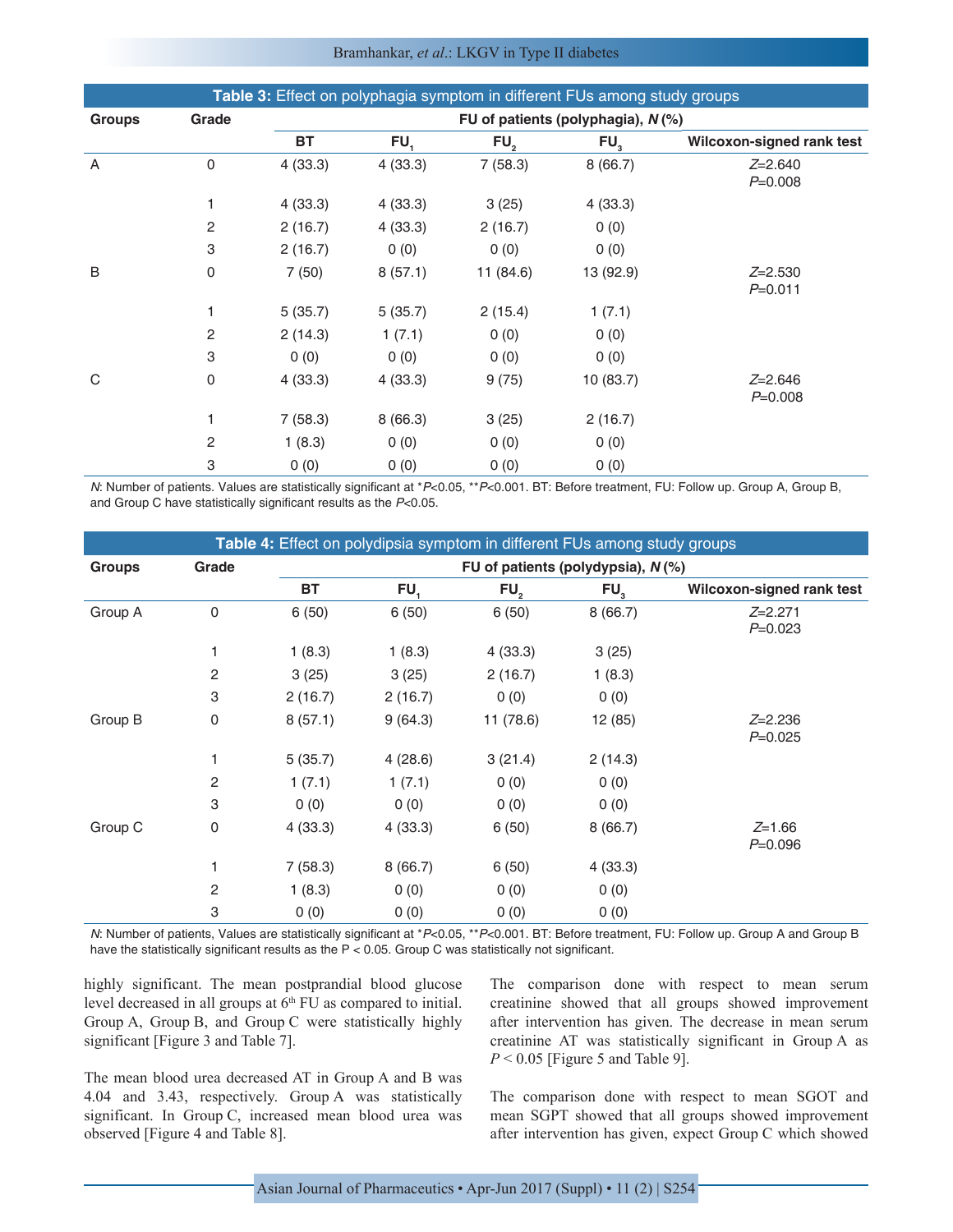| Bramhankar, et al.: LKGV in Type II diabetes |  |  |  |  |
|----------------------------------------------|--|--|--|--|
|----------------------------------------------|--|--|--|--|

|               |             |           |         |          |                                              | Table 5: Effect of interventions on exhaustion/tiredness in different FU among study groups |
|---------------|-------------|-----------|---------|----------|----------------------------------------------|---------------------------------------------------------------------------------------------|
| <b>Groups</b> | Grade       |           |         |          | FU of patients (exhaustion/tiredness), N (%) |                                                                                             |
|               |             | <b>BT</b> | FU,     | FU,      | FU <sub>3</sub>                              | Wilcoxon-signed rank test                                                                   |
| A             | 0           | 4(33.3)   | 4(33.3) | 8(66.7)  | 9(75)                                        | $Z = 2.271$<br>$P=0.023$                                                                    |
|               |             | 5(41.7)   | 6(50)   | 4(33.3)  | 3(25)                                        |                                                                                             |
|               | 2           | 3(25)     | 2(16.7) | 0(0)     | 0(0)                                         |                                                                                             |
|               | 3           | 0(0)      | 0(0)    | 0(71.4)  | 0(0)                                         |                                                                                             |
| B             | 0           | 2(14.3)   | 4(28.6) | 10(21.4) | 13 (92.9)                                    | $Z = 3.357$<br>$P=0.001$                                                                    |
|               |             | 10(71.4)  | 9(64.3) | 3(7.1)   | 1(7.1)                                       |                                                                                             |
|               | 2           | 2(14.3)   | 1(7.1)  | 1(0)     | 0(0)                                         |                                                                                             |
|               | 3           | 0(0)      | 0(0)    | 0(0)     | 0(0)                                         |                                                                                             |
| C             | $\mathbf 0$ | 2(16.7)   | 3(3)    | 6(50)    | 8(66.7)                                      | $Z = 3.00$<br>$P=0.003$                                                                     |
|               |             | 7(58.3)   | 8(8)    | 6(50)    | 4(33.3)                                      |                                                                                             |
|               | 2           | 3(25)     | 1(1)    | 0(0)     | 0(0)                                         |                                                                                             |
|               | 3           | 0(0)      | 0(0)    | 0(0)     | 0(0)                                         |                                                                                             |

*N*: Number of patients. Values are statistically significant at \**P*<0.05, \*\**P*<0.001. BT: Before treatment, FU: Follow up. Group A and Group C have the statistically significant results as the P < 0.05, while Group B showed statistically highly significant result as *P*<0.001.

|               |                |           |         |                 | Table 6: Effect on tingling in different follow-ups among study groups |                            |
|---------------|----------------|-----------|---------|-----------------|------------------------------------------------------------------------|----------------------------|
| <b>Groups</b> | Grade          |           |         |                 | FU of patients (tingling), N (%)                                       |                            |
|               |                | <b>BT</b> | FU,     | FU <sub>2</sub> | FU <sub>3</sub>                                                        | Wilcoxon-signed rank test  |
| A             | $\mathsf 0$    | 3(25)     | 3(25)   | 5(41.7)         | 6(50)                                                                  | $Z = 2.828$<br>$P = 0.005$ |
|               |                | 4(33.3)   | 4(33.3) | 5(41.7)         | 5(41.7)                                                                |                            |
|               | 2              | 4(33.3)   | 4(33.3) | 2(16.7)         | 1(8.3)                                                                 |                            |
|               | 3              | 1(8.3)    | 0(8.3)  | 0(0)            | 0(0)                                                                   |                            |
| B             | $\mathsf 0$    | 7(50.0)   | 7(53.8) | 10(71.4)        | 10(58.3)                                                               | $Z = 2.00$<br>$P=0.044$    |
|               | 1              | 6(42.9)   | 5(38.5) | 4(28.6)         | 4(41.7)                                                                |                            |
|               | $\overline{c}$ | 1(7.1)    | 1(7.7)  | 0(0)            | 0(0)                                                                   |                            |
|               | 3              | 0(0)      | 0(0)    | 0(0)            | 0(0)                                                                   |                            |
| C             | $\mathbf 0$    | 4(33.3)   | 5(41.7) | 7(58.3)         | 7(58.3)                                                                | $Z = 2.00$<br>$P = 0.044$  |
|               | 1              | 7(58.3)   | 6(50)   | 4(33.3)         | 5(41.7)                                                                |                            |
|               | $\overline{c}$ | 1(8.3)    | 1(8.3)  | 1(8.3)          | 0(0)                                                                   |                            |
|               | 3              | 0(0)      | 0(0)    | 0(0)            | 0(0)                                                                   |                            |

*N*: Number of patients. Values are statistically significant at \**P*<0.05, \*\**P*<0.001. BT: Before treatment, FU: Follow‑up. Group A, Group B, and Group C have the statistically significant results as the P < 0.05.

increase in mean SGOT AT. Group A found statistically significant in decreasing mean SGPT. In case of mean SGPT, all groups showed not statistically significant result [Figure 6 and Table 10].

The mean total cholesterol (TC) decreased cholesterol AT in Groups A and B was 18.41 and 14.21, respectively, and both were statistically highly significant. However, in Group C, minor increased mean value was observed. The mean triglyceride (TG) decreased AT in Groups A and B was 18.33 and 9.86, respectively. Group B was found statistically highly significant. Increased mean TG was observed in Group C. The mean high-density lipoprotein (HDL) increased AT in Group A and B was 3.08 and 2.0, respectively. Group A was statistically highly significant while Group B also found statistically significant. In Group C, minor decrease in mean HDL value was observed. The mean low-density lipoprotein (LDL) decreased AT in Groups A and B was 12.83 and 10.42,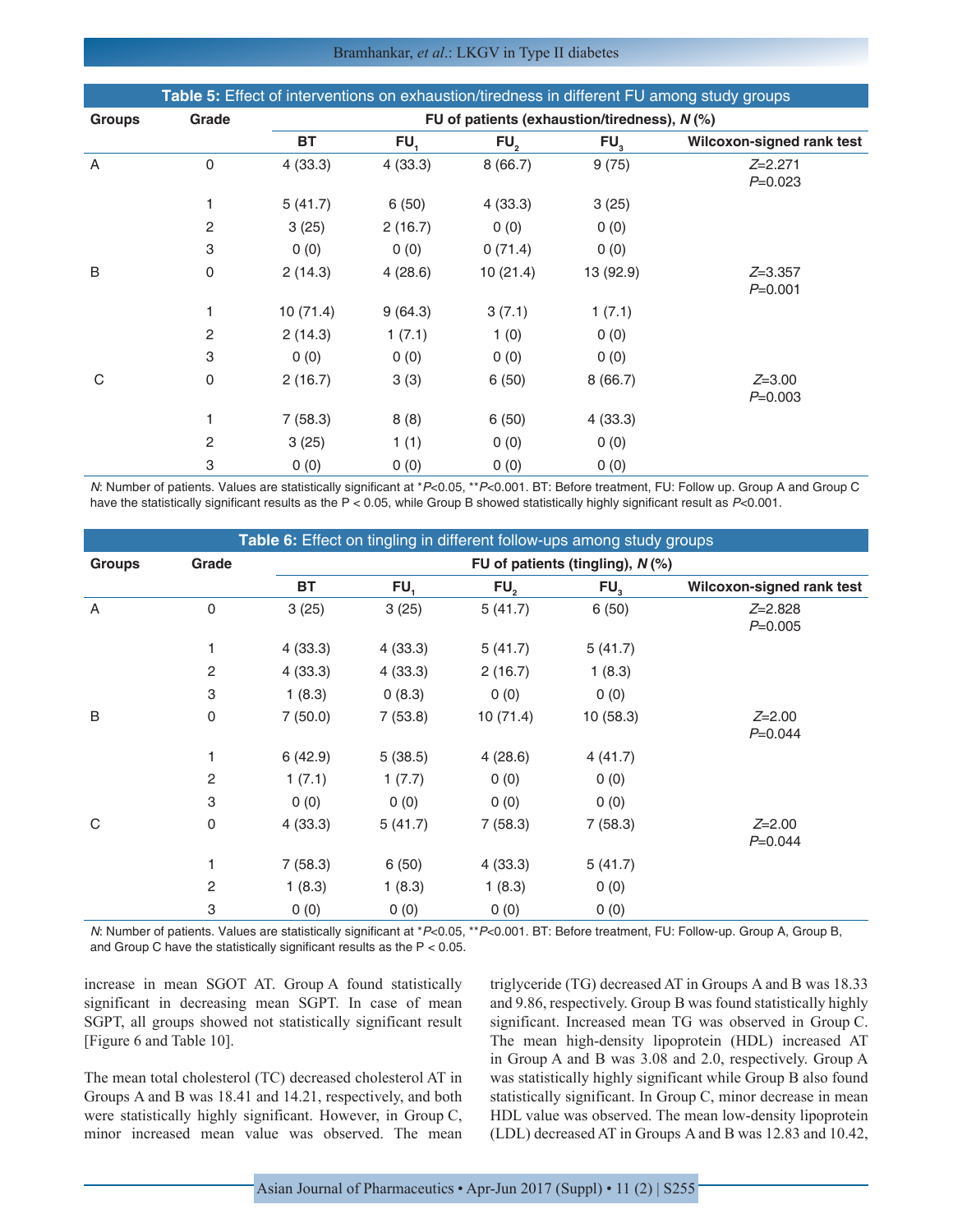#### Bramhankar, *et al*.: LKGV in Type II diabetes

# **Table 7:** Effect of interventions on fasting blood glucose and postprandial blood glucose level BT and AT

| <b>Groups</b> |                    |                            | Mean±SD          |                          |
|---------------|--------------------|----------------------------|------------------|--------------------------|
|               |                    | <b>Fasting blood sugar</b> |                  | Postprandial blood sugar |
|               | <b>BT</b>          | ΑT                         | ВT               | ΑТ                       |
| A             | $172.33 \pm 18.23$ | 145.42±58.05               | 271.83±44.43     | $168.58 \pm 29.90**$     |
| B             | $183.93 \pm 13.60$ | $111.36 \pm 10.14**$       | $259.79 + 55.25$ | 147.00±38.53**           |
| C             | 174.08±18.23       | $105.08 + 9.130**$         | 282.08+41.32     | $139.89 \pm 10.53$ **    |

Values are statistically significant at \**P*<0.05, \*\**P*<0.001. BT: Before treatment, AT: After treatment, SD: Standard deviation. Group B and Group C were statistically highly significant in reducing the Fasting blood sugar while Group A, Group B and Group C were showing statistically highly significant improvement in case of Post prandial blood sugar level.

|               | and AT            | <b>Table 8:</b> Effect of interventions on blood urea BT |
|---------------|-------------------|----------------------------------------------------------|
| <b>Groups</b> |                   | Blood urea (mean±SD)                                     |
|               | вт                | AТ                                                       |
| А             | $19.29 + 9.81$    | $15.25 \pm 7.55^*$                                       |
| R             | $23.07 \pm 11.30$ | $19.64 \pm 7.41$                                         |
|               | $21.66 \pm 9.03$  | $23.58 + 9.94$                                           |
|               |                   |                                                          |

Values are statistically significant at \**P*<0.05, \*\**P*<0.001. BT: Before treatment, AT: After treatment, SD: Standard deviation. The statistically significant result was observed in Group A.

|               | <b>Table 9:</b> Effect of interventions on serum creatinine<br><b>BT</b> and AT |                            |
|---------------|---------------------------------------------------------------------------------|----------------------------|
| <b>Groups</b> |                                                                                 | Serum creatinine (mean±SD) |
|               | ВT                                                                              | AТ                         |
| А             | $0.808 \pm 0.215$                                                               | $0.625 \pm 0.176$ *        |
| в             | $0.664 \pm 0.324$                                                               | $0.628 \pm 0.226$          |
|               | $0.808 \pm 0.267$                                                               | $0.800 \pm 0.225$          |

Values are statistically significant at \**P*<0.05, \*\**P*<0.001. BT: Before treatment, AT: After treatment, SD: Standard deviation. In Group A , statistically significant result was observed.



**Figure 1:** Fasting blood glucose level

respectively, and Groups A and B were found statistically highly significant. However, in Group C, increased mean LDL was observed. The mean very LDL (VLDL) decreased AT in Groups A and B was 2.83 and 2.64, respectively, and Group A was statistically highly significant. Furthermore,



**Figure 2:** Postprandial blood glucose



**Figure 3:** Blood urea level before and after trial in various study groups



**Figure 4:** Serum creatinine level before and after trial in various study groups

Group B was statistically significant. However, in Group C, increased mean VLDL was observed [Table 11].

# **DISCUSSION**

Herbal medicines have great demand in the developed and developing countries for primary healthcare because of their wide biological and medicinal activities, higher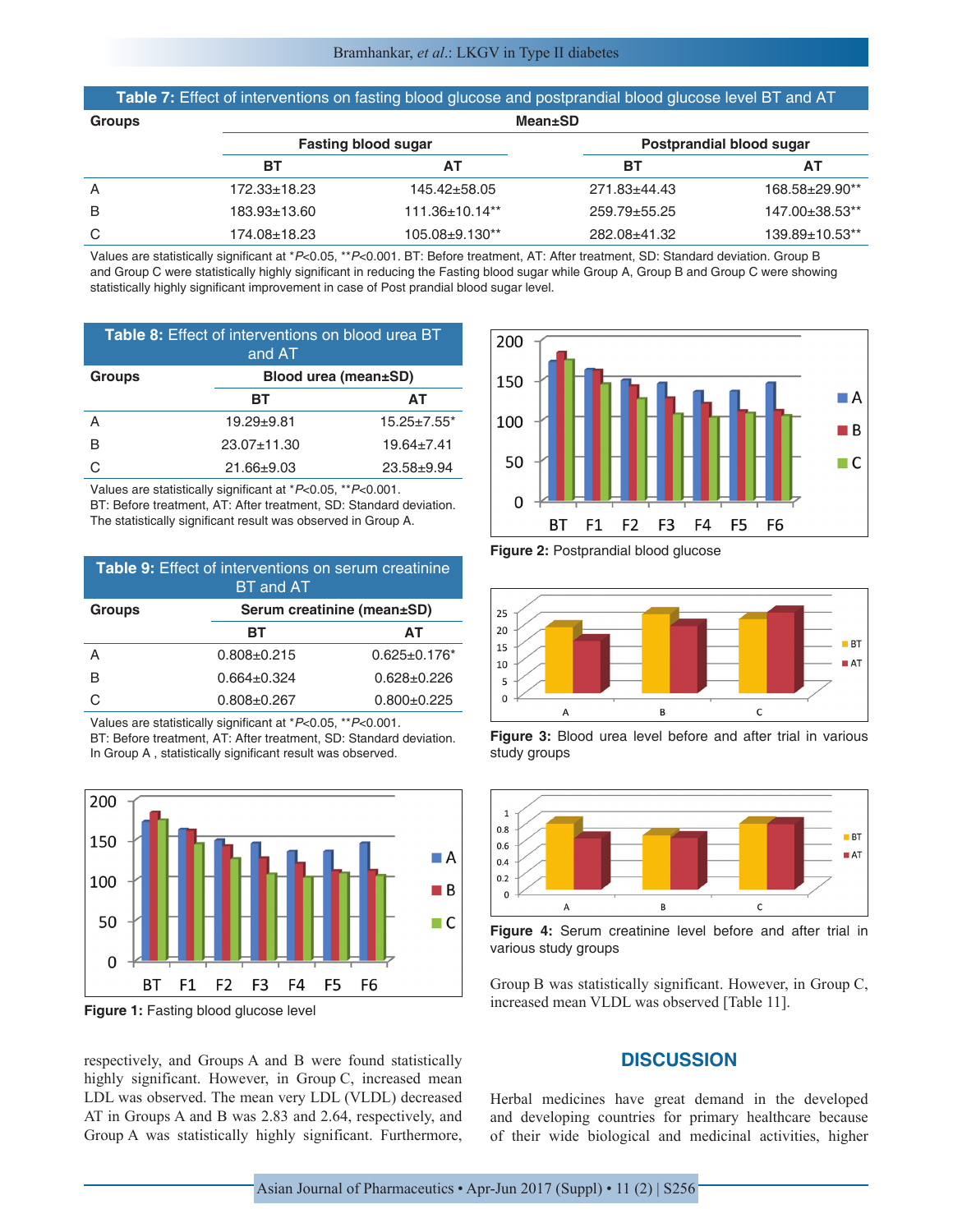#### Bramhankar, *et al*.: LKGV in Type II diabetes

|               |                   | <b>Table 10:</b> Effect of interventions on SGOT and SGPT BT and AT |                   |                   |
|---------------|-------------------|---------------------------------------------------------------------|-------------------|-------------------|
| <b>Groups</b> |                   |                                                                     | <b>Mean</b> ±SD   |                   |
|               | <b>SGOT</b>       |                                                                     | <b>SGPT</b>       |                   |
|               | ВT                | АT                                                                  | ВT                | ΑТ                |
| A             | $37.65 \pm 24.23$ | $26.75 \pm 9.47$ *                                                  | $38.75 \pm 17.57$ | $32.25 \pm 8.368$ |
| B             | $36.57 \pm 29.09$ | $31.36 \pm 14.89$                                                   | $42.64 \pm 27.20$ | 28.79±10.36       |
| C             | $18.75 \pm 6.01$  | $21.92 \pm 4.85$                                                    | $32.17 \pm 7.17$  | $29.42 \pm 3.343$ |

Values are statistically significant at \**P*<0.05, \*\**P*<0.001. BT: Before treatment, AT: After treatment, SGOT: Serum glutamic oxaloacetic transaminase, SGPT: Serum glutamic pyruvic transaminase, SD: Standard deviation. In case of SGOT Group A was observed statistically significant. While all the three groups have shown statistically non significant results in case of SGPT.



**Figure 5:** Serum glutamic oxaloacetic transaminase and serum glutamic pyruvic transaminase level before and after trial in various study groups



**Figure 6:** Effect of trial treatment on lipid profile before trial and after follow-ups in various study groups

safety margins, and lesser cost. Even in the  $21<sup>st</sup>$  century, no specific treatments are available for the management and/ or prevention of DM. Various scientific works proving the antidiabetic activities of all the four ingredients of *Lodhradi Kashaya Ghanvati* (LKGV) have been published.

It has been observed that methanolic extract of *M. esculenta* leaves was found more effective in the treatment of diabetes and showed significant antidyslipidemic effect in streptozotocin (STZ)-induced diabetes in rats.[6] The increased levels of plasma glucose in STZ-induced diabetic rats were lowered by the administration of *S. racemosa* Roxb. The reduced glucose levels suggested that *S. racemosa* Roxb. might exert insulin-like effect on peripheral tissues by either promoting glucose uptake metabolism by inhibiting hepatic gluconeogenesis<sup> $[7,8]$ </sup> or by absorption of glucose into the muscle and adipose tissues, $[9]$  through the stimulation of a regeneration process and revitalization of the remaining betacells.[10-12] The methanolic extract of *S. racemosa* (MESR) exhibited hypocholesterolemic and hypotriglyceridemic effects, while increased the levels of HDL in STZ-induced diabetic rats. However, MESR was found to be more effective in reducing the levels of TG and LDL as compared to its effect on TC.[13] MESR at tested doses produced a significant reduction  $(P < 0.01)$  in the carbon tetrachloride (CCl4 )-induced elevated levels of SGOT, SGPT, alkaline phosphatase, gamma glutamyltransferase, and total bilirubin as well as increased the total protein when compared to the animals treated only with  $\text{CCl}_4$  after 36 h of  $\text{CCl}_4$  treatment. Overall, MESR at tested doses significantly reduced the levels of hepatic enzymes and total bilirubin.**[**14] The present herbal classical formulation LKGV has been trialed in the experimental study where the formulation proved its antihyperglycemic effect in STZ-induced diabetic rats.[15]

In the present study, from the result, it is quite evident that LKGV is effective in patients with Type 2 DM. In case of classical symptoms of DM, i.e., subjective assessment [Tables 2-6], the formulation showed statistically significant results alone (Group A) as well as with modern drug (Group B). This improvement is may be due to glycemic control in diabetic patients. Table 6 shows the effect of test drug on fasting as well as postprandial blood sugar level where Group B and Group C show statistically highly significant result. The effect of formulation on blood urea and serum creatinine shows that LKGV (Group A) has statistically significant result than along with glimepiride (Group B) and comparative drug glimepiride only (Group C). Liver enzymes also get disturbed in DM. In the present study, Table 10 shows that Group A found statistically significant in decreasing mean SGPT while glimepiride-treated group (Group C) showed slight increase in mean SGOT. It may be due to liver protecting activity of LKGV. Lipid metabolism is also disturbed in DM. The effect of test formulation LKGV is shown in Table 11. Group A and Group B showed statistically significant results in case of lipid profile. This is may be due to the ingredients of LKGV increasing the excretion of fecal bile acids and neutral steroids, which lower the cholesterol levels in the blood and other tissues or by some unknown mechanism.

## **CONCLUSION**

On the basis of the present study, it could be concluded that the LKGV exhibited antihyperglycemic and antihyperlipidemic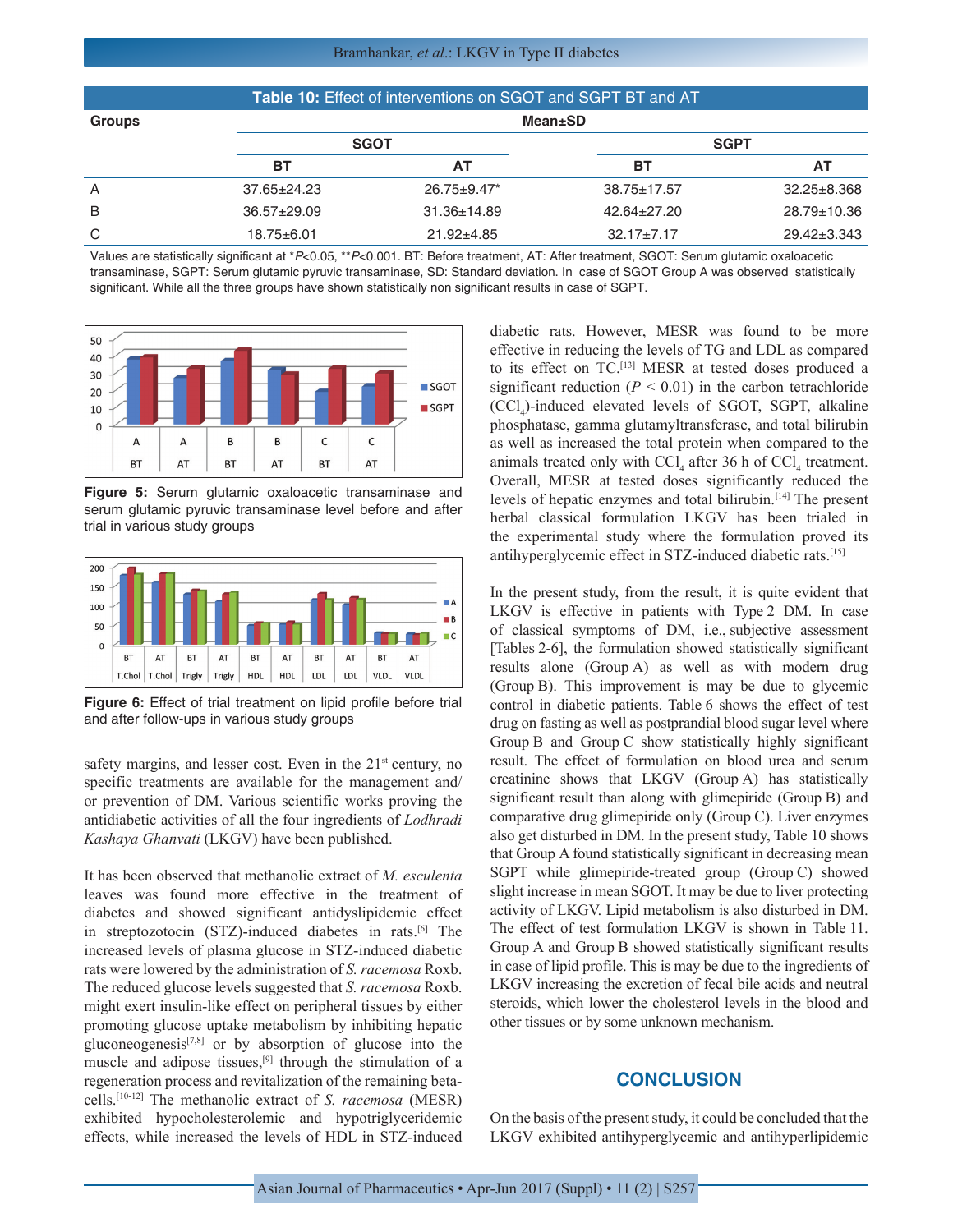|             |    |                                                                                                                                                                                                 |   | Table 11: Effect of interventions on lipid profile BT and AT |                         |                |    |                                                                                                                                      |    |                |
|-------------|----|-------------------------------------------------------------------------------------------------------------------------------------------------------------------------------------------------|---|--------------------------------------------------------------|-------------------------|----------------|----|--------------------------------------------------------------------------------------------------------------------------------------|----|----------------|
| Group       |    |                                                                                                                                                                                                 |   |                                                              | Lipid profile (mean±SD) |                |    |                                                                                                                                      |    |                |
|             |    | ပ<br>H                                                                                                                                                                                          |   | g                                                            |                         | ᇛ              |    | ᄓ                                                                                                                                    |    | <b>VLDL</b>    |
|             | 51 | $\overline{A}$                                                                                                                                                                                  | 遠 | 4                                                            | 51                      | $\overline{A}$ | 51 | $\overline{A}$                                                                                                                       | 51 | $\overline{A}$ |
|             |    | $178.17 \pm 35.32$ $159.75 \pm 28.51$ <sup>**</sup> $129.33 \pm 16.27$                                                                                                                          |   |                                                              |                         |                |    | 111.00±33.54 48.83±7.62 51.92±7.16** 115.00±14.68 102.17±10.67** 29.92±6.52 27.08±4.10**                                             |    |                |
|             |    | $139.57 \pm 20.14$ 181.86 $\pm$ 17.84** 139.57 $\pm$ 9.96                                                                                                                                       |   | $129.71 \pm 10.46***$                                        |                         |                |    | 55.83±5.72 57.86±3.84* 130.86±16.46 120.43±13.88** 27.79±6.60 25.14±4.60*                                                            |    |                |
|             |    | 180.25±22.46  182.00±21.42  137.25±13.12                                                                                                                                                        |   |                                                              |                         |                |    | $133.50\pm0.69$ $54.50\pm6.08$ $52.00\pm6.72**$ $114.92\pm18.40$ $116.00\pm15.73**$ $114.92\pm18.40$ $116.00\pm15.73$ $22.75\pm3.54$ |    |                |
| lipoprotein |    | Values are statistically significant at *P<0.05, **P<0.001. BT: Before treatment, AT: After treatment, TC: Total cholesterol, TG: Triglyceride, LDL: Low-density lipoprotein, HDL: High-density |   |                                                              |                         |                |    |                                                                                                                                      |    |                |

activity for which significant improvement in symptoms and sign were observed and significant euglycemia was attained. The LKGV along with modern drug glimepiride has promising results. The ayurvedic herbal formulation along with the modern drug is the need of hour to take more benefit for the human society suffering from lifestyle disorders.

# **REFERENCES**

- 1. Lavekar GS, editor. *Basavrajiyam*, by Nilkanthakottaru, translated by Vaidy V. Rangacharya. Central Council Research for Ayurveda and Sidha, Department of AYUSH, Family Health Welfare, Government of India; 2007.
- 2. Acharya VY, editor. Caraka Saṃhita of Agnivesha, Elaborated by Caraka and Dridhabala with the Àyurveda Dipika Commentary by Cakrapanidatta, Reprint. Varanasi: Chawkambha Vidyabhawan; 2000.
- 3. Murthy AR, Singh RH. Concept of *Prameha*/ *Madhumeha* (contradictions and compromises). Anc Sci Life 1989;9:71-9.
- 4. IDF (International Diabetes Federation). 2015. Diabetes Atlas. Available from: https://www.idf.org/diabetesatlas. [Last accessed on 2016 Aug 11].
- 5. Shane-McWhorter L. American Diabetes Associations Guide to Herbs and Nutritional Supplements. New York: Mcgraw-Hill; 2009.
- 6. Rawat S, Kumar N, Kothiyal P. Evaluate the antidiabetic activity of *Myrica esculenta* leaves in streptozotocin induced diabetes in rat. Int J Univ Pharm Bio Sci 2013;2:510-25.
- 7. Ali L, Khan AK, Mamun MI, Mosihuzzaman M, Nahar N, Nur-e-Alam M, *et al.* Studies on hypoglycemic effects of fruit pulp, seed, and whole plant of *Momordica charantia* on normal and diabetic model rats. Planta Med 1993;59:408-12.
- 8. Gray AM, Abdel-Wahab YH, Flatt PR. The traditional plant treatment, *Sambucus nigra* (elder), exhibits insulin-like and insulin-releasing actions *in vitro*. J Nutr 2000;130:15-20.
- 9. Kamanyi A, Dajmen D, Nkeh B. Hypoglycemic properties of the aqueous root extract of Morinda lucida (Rubiacea) study in the mouse. Phytother Res 1994;8:369-71.
- 10. Bolkent S, Yanardag R, Tabakoglu-Oguz A, Ozsoy-Saçan O. Effects of chard (*Beta vulgaris* L. var. Cicla) extract on pancreatic B cells in streptozotocindiabetic rats: A morphological and biochemical study. J Ethnopharmacol 2000;73:251-9.
- 11. Rokeya B, Nahar N, Ali L, Hassan Z, Alam MN, Choudhury SN, *et al*. Effects of five medicinal plants on blood glucose levels in non-diabetic and diabetic model rats. Diabetes Res 1999;34:219-28.
- 12. Shanmugasundaram ER, Gopinath KL, Radha Shanmugasundaram K, Rajendran VM. Possible regeneration of the islets of Langerhans in streptozotocindiabetic rats given Gymnema sylvestre leaf extracts.